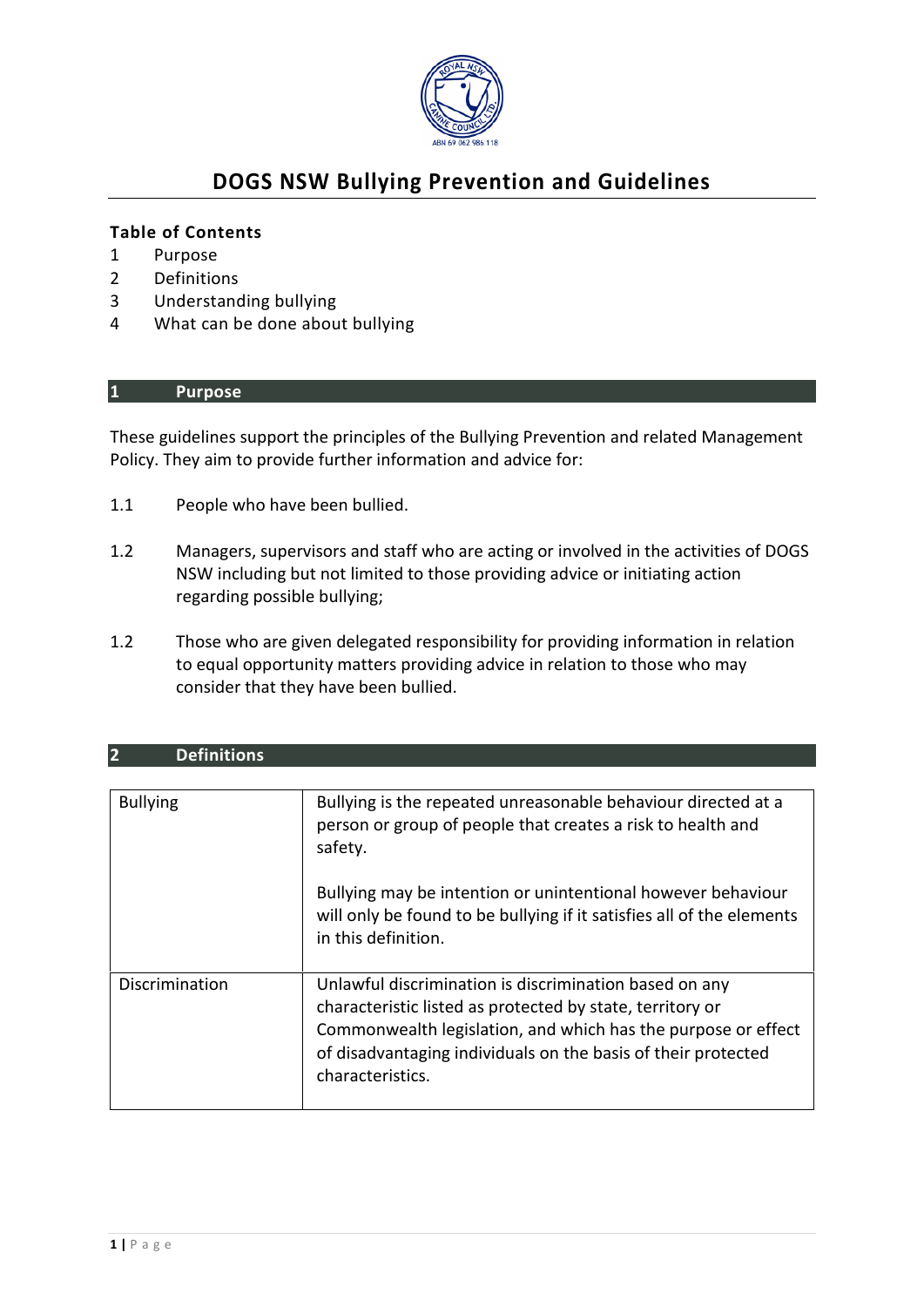|                              | There are two forms of discrimination:-                                                                                                                                                                                                                                                                                                                                                 |
|------------------------------|-----------------------------------------------------------------------------------------------------------------------------------------------------------------------------------------------------------------------------------------------------------------------------------------------------------------------------------------------------------------------------------------|
|                              | Direct discrimination, which occurs when people are<br>a.<br>treated less favourably because they belong to a<br>particular group or category of people, for example,<br>people with a disability or people of a particular ethnicity.<br>It also includes treating someone unfairly because of a<br>stereotype about a particular group or category of people<br>to which they belong. |
|                              | b.<br>Indirect (or systemic) discrimination exists when there is a<br>requirement (a rule, policy, practice or procedure) that is<br>the same for everyone, but which has an unequal or<br>disproportionate effect or result on a particular group or<br>groups.                                                                                                                        |
|                              | Unless this type of requirement is reasonable in all the<br>circumstances, it is likely to be indirect discrimination.                                                                                                                                                                                                                                                                  |
| Repeated<br>behaviour        | Refers to the persistent nature of the behaviour, not the specific<br>form the behaviour takes. Behaviour is considered repeated if<br>an established pattern can be identified.                                                                                                                                                                                                        |
| Respectful<br>relationships  | Respectful relationships require that all people:<br>Are treated with integrity and goodwill<br>Are aware of the impact of their behaviour on others, and<br>$\bullet$<br>Adjust their interpersonal styles and methods to the social<br>$\bullet$<br>and cultural environment.                                                                                                         |
| <b>DOGS NSW</b><br>Community | For the purpose of this policy, DOGS NSW Community includes:<br>Members dealing with the administration and staff of<br><b>DOGS NSW</b><br><b>Employees of DOGS NSW</b><br>Committees of DOGS NSW<br>Any volunteers in the workplace of DOGS NSW                                                                                                                                        |

## **3 Understanding Bullying**

## 3.1 **No Bullying at DOGS NSW**

3.1.1 DOGS NSW is committed to providing a work environment that maximises the opportunities for everyone within the community of DOGS NSW to undertake the work positively and safely. Respectful relationships between people within the DOGS NSW community is the basis for such an environment.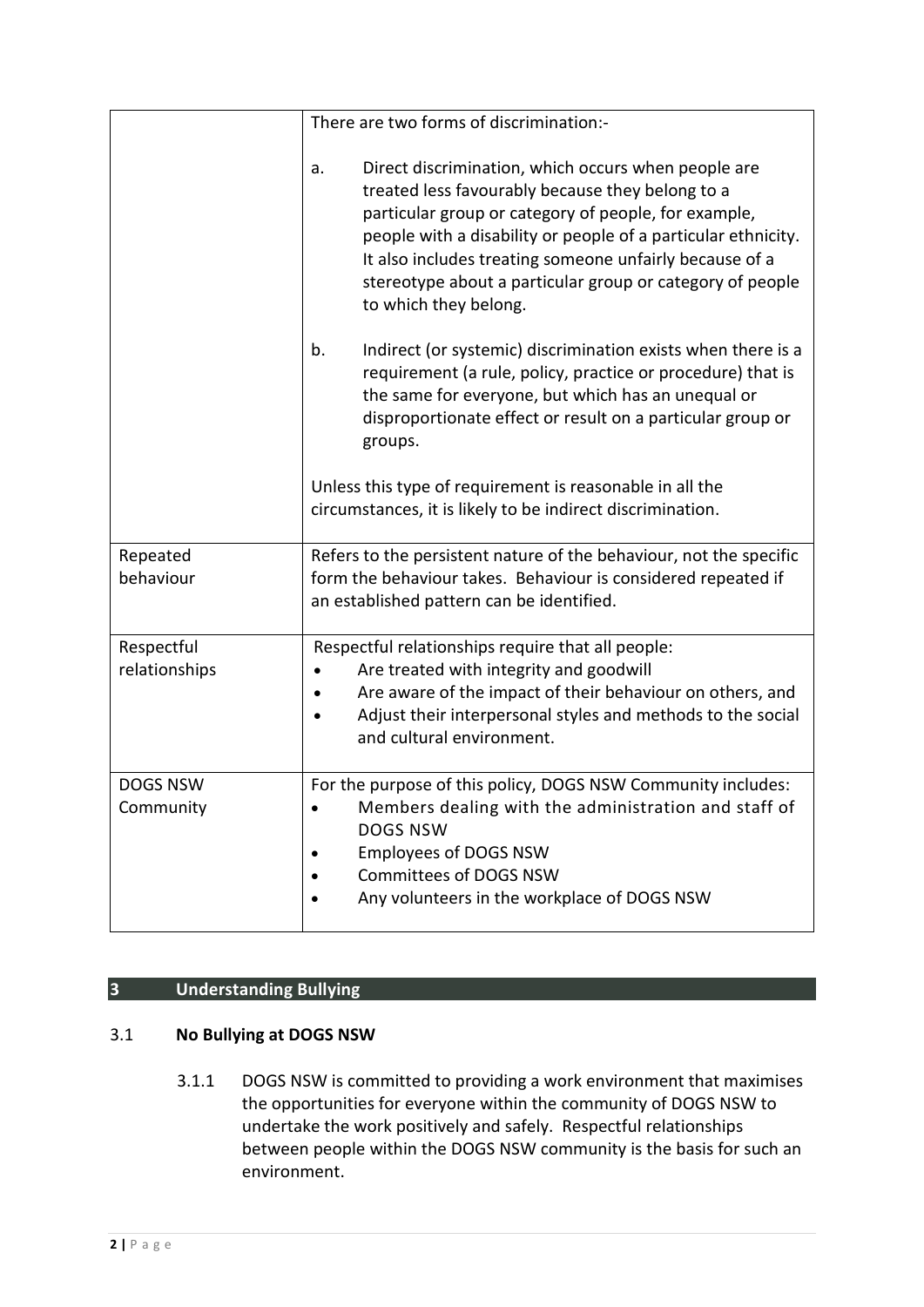3.1.2 When a person feels that they have been bullied this can affect many aspects of the person's work and overall life. DOGS NSW wants all Members of the DOGS NSW community to have the opportunity to access fair, prompt and effective relief from bullying.

#### 3.2 **Who can be bullied or engaged in bullying behaviour**

- 3.2.1 Bullying behaviour may be displayed by anyone. In particular, it is important to note that it can occur from individuals or groups who are:-
	- 3.2.1.1 in a position of authority or power over another person or group within the DOGS NSW community; or
	- 3.2.1.2 a peer of the person or group.
- 3.2.2 In some instances people can engage in bullying behaviour towards a person they report to or come into contact by reason of the person's activities within the DOGS NSW community. This kind of bullying may also be experienced as a group action, where more than one person acts together to engage in bullying of an employee, manager or supervisor.

#### 3.3 **Examples of bullying behaviours**

- 3.3.1 Examples of work or other behaviours when repeated may cause others to feel victimised, humiliated, intimidated or threatened include, but are not limited to:-
	- 3.3.1.1 arbitrarily dispensing punishment, blaming, 'ganging up' or providing preferential treatment to one individual of a group to the detriment of others;
	- 3.3.1.2 unreasonable criticism about work;
	- 3.3.1.3 online harassment (for example, making inappropriate or aggressive comments about individuals on published emails, repeated electronic pestering of individuals to provide responses in unreasonably short time frames;
	- 3.3.1.4 unjustified or exaggerated negative discussion about an individual by any means whether face to face or by email or on a social media platform;
	- 3.3.1.5 constantly changing work guidelines, requesting impossible deadlines, assigning unreasonable work loads or demeaning tasks;
	- 3.3.1.6 undermining or deliberately impeding a person's work.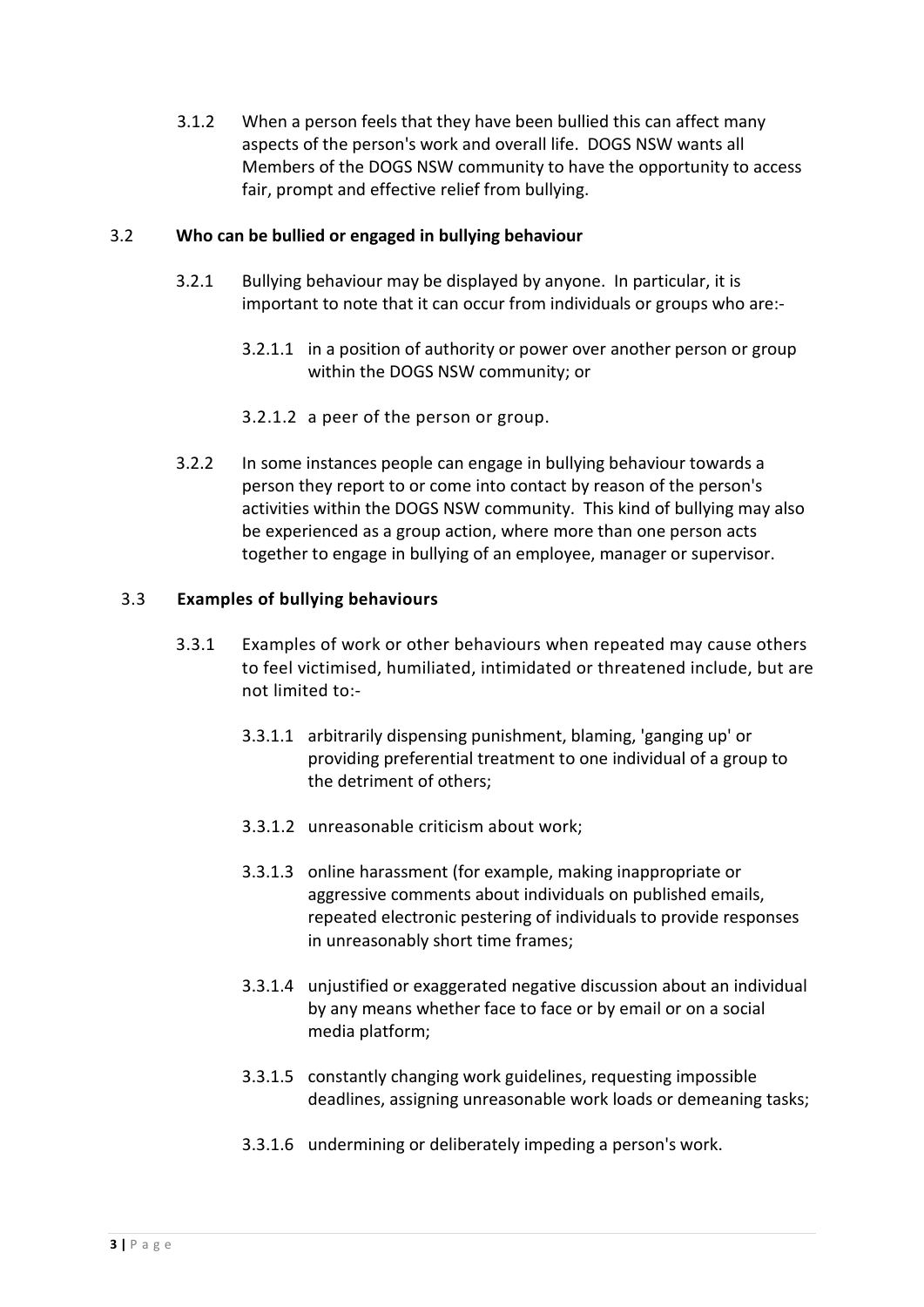- 3.3.2 Person-related behaviours that may also be bullying include:-
	- 3.3.2.1 coercive or persecuting behaviours
	- 3.3.2.2 hostile or aggressive verbal and/or non-verbal communication
	- 3.3.2.3 personal insults and name-calling, verbal abuse, sarcasm, threats, repeatedly shouting or swearing at staff
	- 3.3.2.4 physical or psychological harassment
	- 3.3.2.5 spreading malicious gossip, rumours, innuendo
	- 3.3.2.6 excluding or isolating someone socially at work
	- 3.3.2.7 intruding on a person's privacy by pestering, spying or stalking
	- 3.3.2.8 tampering with a person's personal belongings or work.
- 3.3.3 Sometimes bullying can be motivated by discriminatory reasons being prompted by a bias against a protected characteristic possessed by a person and thereby being bullied which such characteristics may be related to disability status, gender, sexuality or race.

#### 3.4 **What effect does bullying have?**

- 3.4.1 Some effects of bullying can be manifested immediately. Other effects evolve over a period of time as the behaviour gradually erodes an individual's or group's confidence, self-esteem and work.
- 3.4.2 Signs that an individual may be subjected to bullying include:
	- 3.4.2.1 the onset or worsening of stress-exacerbated illnesses
	- 3.4.2.2 loss of confidence and reduced self esteem
	- 3.4.2.3 social isolation, absenteeism
	- 3.4.2.4 reduced performance at work
	- 3.4.2.5 in extreme cases, depression and other mental health issues.
- 3.4.3 Negative impacts on the DOGS NSW work environment include:-
	- 3.4.3.1 reduced commitment and respect for Dogs NSW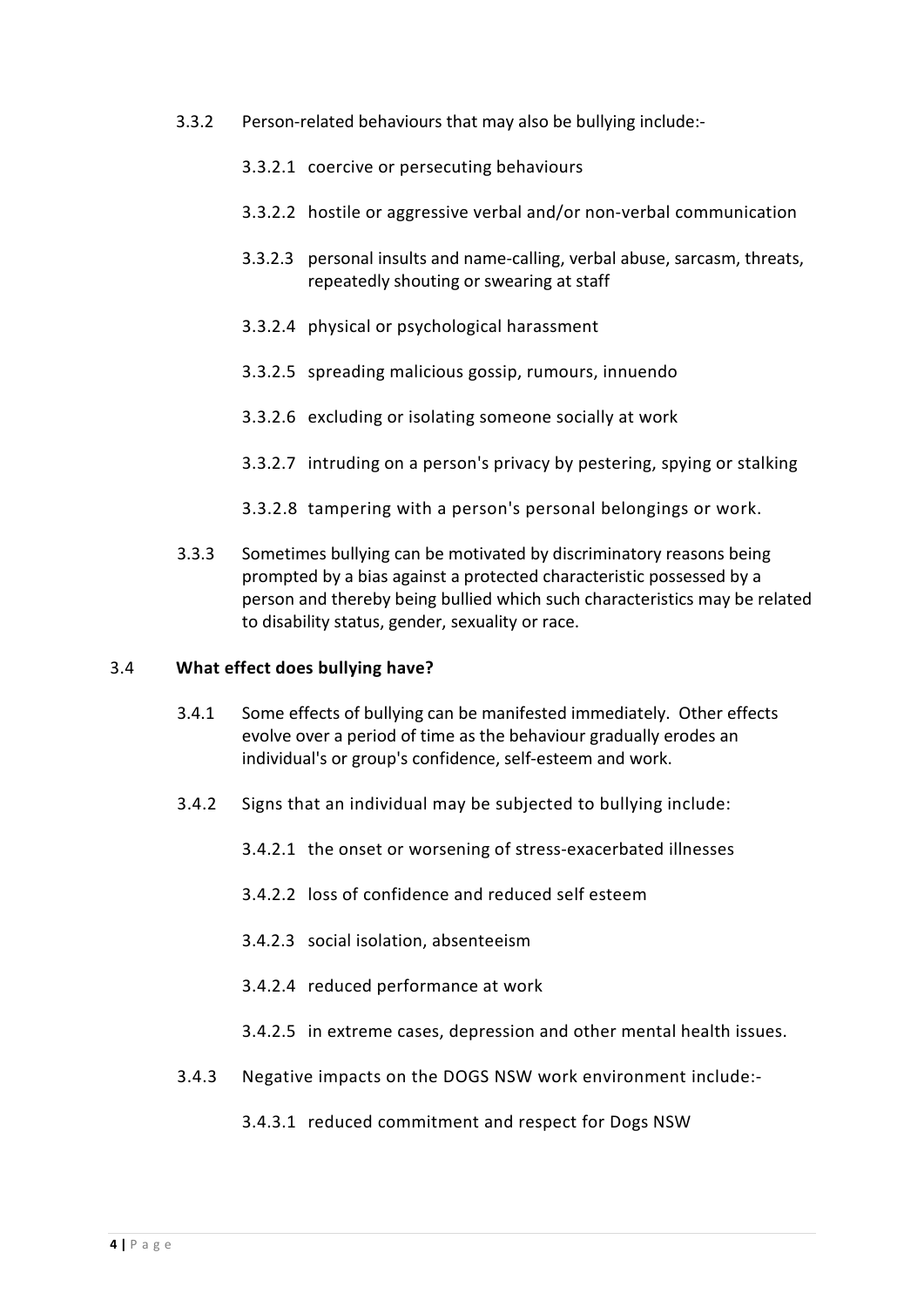- 3.4.3.2 breakdown in communication and teamwork
- 3.4.3.3 increased staff turnover.

#### **4 What can you do about bullying?**

#### 4.1 **What can you do about bullying behaviour?**

- 4.1.1 **Seek advice:** DOGS NSW provides several ways for staff to get assistance and information:-
	- 4.1.1.1 Staff can contact the designated Equal Opportunity Contact Officer to discuss the situation:-

*Mrs Bernadette Gudge DOGS NSW Accounts Team Lead PH: 02 9834 0213 Email: bgudge@dogsnsw.org.au* 

4.1.1.2 For those managing bullying situations, extra support is available from:-

> *Mrs Belinda McLean HR Focus PH: 0438 464 787 Email: belinda@hrfocus.com.au*

4.1.2 **Take early action:** Everyone is encouraged to take appropriate and relevant action to address bullying early. Where successful, this improves outcomes for everyone in the DOGS NSW community.

> Actions that are 'appropriate and relevant' will differ according to every situation, the context and the people involved. Some actions include but are not limited to:-

- 4.1.2.1 talking to someone you trust about the behaviour to test whether or not perceived bullying is reasonable and meets the test of 'reasonableness'.
- 4.1.2.2 raising the matter directly with the person concerned if you feel comfortable and safe to do so.
- 4.1.2.3 keeping a record f instances of the behaviour and the context within which it occurs.
- 4.1.2.4 reporting the behaviour to a superior.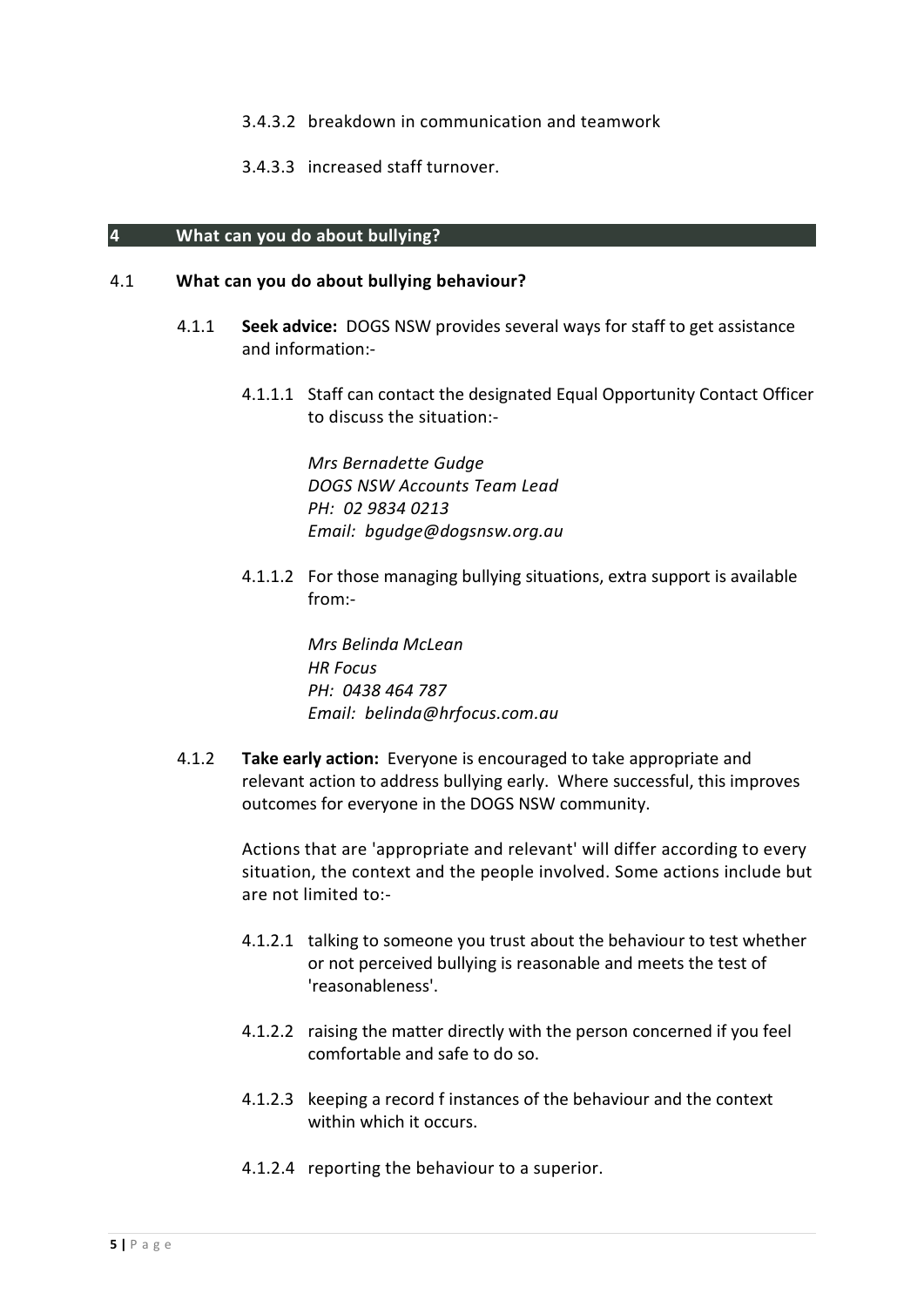4.1.3 **Make a complaint:** If early action is not successful or not appropriate, DOGS NSW provides a process for complaint. A formal complaint should be initially made with the Company Secretary in writing but should you not believe you are in a position to make a written complaint, requests should be made of the Company Secretary orally or an initial discussion prior to the lodgement of a formal written complaint.

### 4.2 **Specific strategies for preparing to address bullying**

- 4.2.1 **Name the behaviours:** What are you experiencing that you find victimising, humiliating, intimidating or threatening? Naming the behaviours will assist in identifying strategies to address them, whereas simply reporting 'I'm being bullied' is less likely to lead to a positive resolution.
- 4.2.2 **Make diary notes:** Write down:-
	- 4.2.1 when those behaviours are experienced and the context within which they occur (eg, in private, in public, during one-on-one discussions)
	- 4.2.2 when the behaviours began
	- 4.2.3 how long they have been going on
	- 4.2.4 any witnesses who can speak to the 'persistent and ongoing' nature
	- 4.2.5 whether others experience similar behaviours from the same source
	- 4.2.6 what, if anything, has been done to address the inappropriate behaviours to date.
- 4.2.3 **Seek advice and support:** It is important to ensure that any direct action you choose to take is one that you feel safe, comfortable and supported to do. Seeking assistance in preparing to address the person whose behaviour is causing you a problem can help you determine your best course of action. If you decide to raise your concerns informally with the individual, you may find it helpful to have a support person with you when you do so.

If you do decide to address the issue directly with the individual, it is important to:-